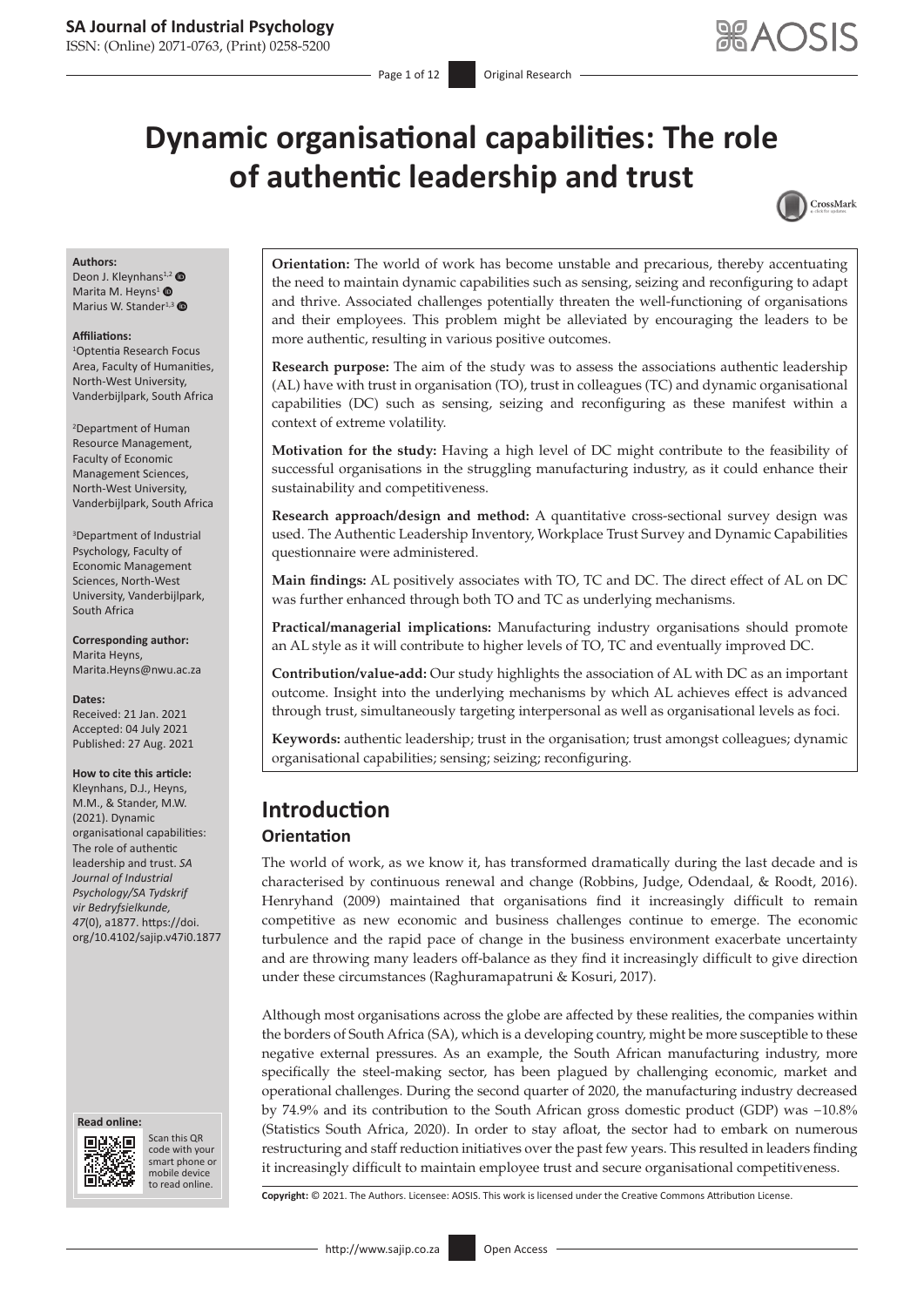Hung, Yang, Lien, McLean and Kuo (2010) stated that the activity of maintaining a competitive advantage is dynamic; hence, proponents have suggested that for an organisation to remain competitive in a challenging business environment, the entity needs to develop, amongst others, dynamic organisational capabilities (DC) (Wilden, Gudergan, Nielsen, & Lings, 2013). In support of this view, Teece (2014) posited that DC can be a source of competitive advantage. The term *dynamic capabilities* refers to the capacity of an organisation to purposefully generate, expand or modify its resource base (Helfat et al., 2007).

The social context within an organisation shapes the attitudes, behaviours and interpersonal relationships amongst the role players and enables the adaptability and coordination that drives DC (Argote & Ren, 2012). The foundational climate for trust is of interest in this study as it has the potential to reinforce adaptability and coordination amongst organisation members (Carroll, Gormley, Bilardo, Burton, & Woodman, 2006; Collins & Smith, 2006), that could enhance DC (Kleinbaum & Stuart, 2014). Additionally, DC may be enabled by trusting relationships within an organisation (Helfat & Peteraf, 2015; Pablo, Reay, Dewald, & Casebeer, 2007). These findings suggest that trust has the potential to serve as an underlying process through which the effect of Authentic Leadership (AL) on DC takes shape.

Furthermore, Lewicki, McAllister and Bies (1998) maintained that trust is deemed vital in an uncertain business environment as employees utilise perceptions of trust as a method of dealing with challenges in their work environment. Additionally, Saruhan (2013) found that in the mentioned context, employees might find it difficult to have trust in the organisation (TO) and these circumstances may result in them feeling insecure and uncertain. Uncertainty in the workplace could also result in feelings of mistrust towards supervisors and colleagues (Islam, Furuoka, & Idris, 2020; Thanetsunthorn & Wuthisatian, 2020; Villena, Choi, & Revilla, 2019).

Given the above-mentioned reality, Anuradha and Sujatha (2019) stated that the success of leaders functioning in this uncertain context is based on sound business principles, an organisation's ability to respond speedily, robust collaborative networks and trusting relationships, innovation and ethical practices. To this end, AL has attracted scholars' attention because of its claimed positive influence on various employee and organisational outcomes (Avolio & Walumbwa, 2014; Gardner, Cogliser, Davis, & Dickens, 2011; Towsen, Stander, & Van der Vaart, 2020; Wang & Hsieh, 2013). As an example, Stander, De Beer and Stander (2015) mentioned that AL will predict positive work-related outcomes, more specifically the outcome of TO, which is one of the focus areas of this study. Moreover, authentic leaders can cultivate credibility and trust amongst employees through the authenticity they display (Bamford, Wong, & Laschinger, 2013).

It is proposed that an AL style will enhance DC because of its positive influence on employee innovation and creativity (Muceldili, Turan, & Erdil, 2013; Rego, Sousa, Marques, & Cunha, 2014; Ribeiro, Duarte, Filipe, & Torres de Oliveira, 2020), information- and knowledge-sharing (Černe, Jaklič, & Škerlavaj, 2013; Rego, Sousa, Marques, & Cunha, 2012) and decision-making and problem-solving (Gaddy, Gonzalez, Lathan, & Graham, 2017). Despite the potential value that DC might have to contribute to the competitive advantage of an organisation, the relationship between AL and DC has not yet been sufficiently explored. Additionally, nor has the underlying mechanisms through which the relationship between AL and DC can potentially be strengthened been adequately researched in previous studies.

Although the potential value of adopting a leadership approach such as AL in a business setting has been investigated in several research studies (Azanza, Moriano, Molero, & Mangin, 2015; Coxen, Van der Vaart, & Stander, 2016; Khan, 2010; Munyaka, Boshoff, Pietersen, & Snelgar, 2017), little empirical work has been conducted to evaluate the role of authentic leadership in a South African manufacturing environment. This represents an important research gap in South African literature. It will be of value to investigate the application of AL within the mentioned context as it is currently functioning in a turbulent environment that accentuates the precariousness of both the organisation, in terms of its sustainability, and its employees, who are faced with uncertainty regarding continued employment.

## **Research purpose and value-add**

The study aimed to answer the following main research question: What is the relationship between AL, trust (in the organisation and amongst colleagues) and DC?

Firstly, the study adds value because it could assist in better understanding about how AL is experienced within a developing country context. This becomes of even more interest because the sector within which the study is situated, namely the steel manufacturing sector of SA, is currently experiencing extreme turbulence that puts this leadership style and its impact on important outcomes to the test. Would AL be able to build the dynamic capabilities of the organisation despite the prevalent economic challenges? Because employees of the organisation are constantly confronted with the realities of restructuring and even possible retrenchment, the study provides more insight into the effect that the aforementioned realities might have on trust in the organisation (TO) and trust in colleagues (TC).

# **Literature review Authentic leadership**

Authentic leadership as a concept in leadership literature has been studied within the limits of modern leadership theories (Chan, Hannah, & Gardner, 2005). Wang, Sui, Luthans, Wang and Wu (2014) stated that AL is characterised by a leader's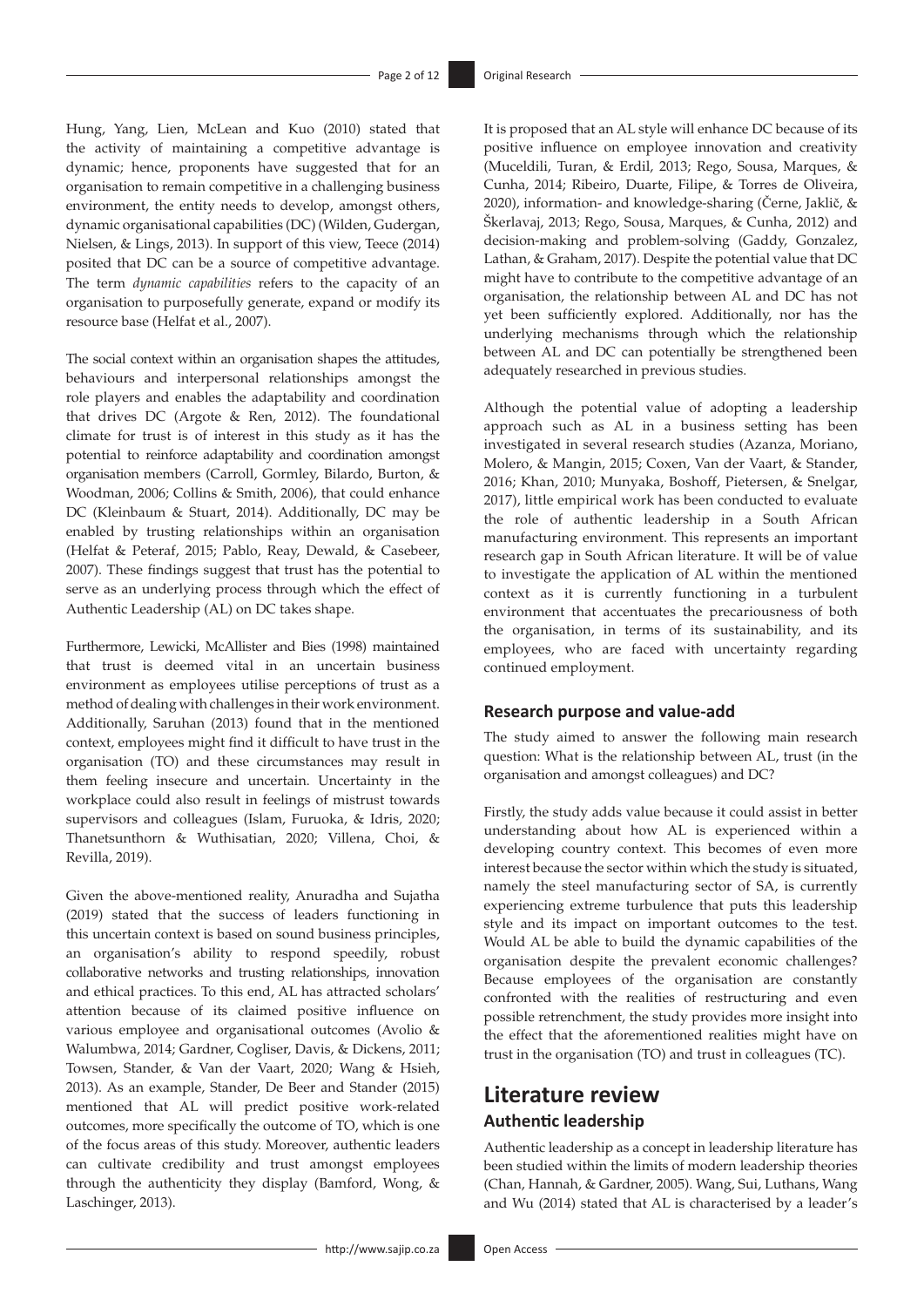conduct that demonstrates self-awareness, relational transparency, balanced processing and internalised moral perspective. *Self-awareness* refers to the awareness of one's strengths and weaknesses, as well as values and beliefs (Avolio & Gardner, 2005). *Relational transparency* refers to presenting one's true self to others, resulting in the establishment of trust and cooperation, and nurturing teamwork amongst co-workers (Gardner, Avolio, Luthans, May, & Walumbwa, 2005). *Balanced processing* points to a leader's ability to be unbiased in considering all relevant information before reaching a decision (Leroy, Palanski, & Simons, 2012). Lastly, *internalised moral perspective* refers to a leader's moral values and beliefs that are compatible with his or her behaviour (Walumbwa, Avolio, Gardner, Wernsing, & Peterson, 2008). Neider and Schriesheim (2011) maintained that the behaviour exhibited by authentic leaders is characterised by their inspiration and motivation of others, their stimulation of others on an intellectual level and their provision of individualised attention to followers. These features enable the followers to thoroughly analyse their authentic leader's principles and proficiency based on the actions of their leader (Wang et al., 2014).

# **Authentic leadership and trust (in organisation and amongst colleagues)**

Stander et al. (2015) pointed out that TO is a highly soughtafter organisational state – for instance, it has been associated with various positive outcomes such as work engagement (Gillis, 2003), knowledge sharing amongst team members in an organisation (Ferres, Connell, & Travaglione, 2005) and employee performance (Paliszkiewicz & Koohang, 2013). It is thus important for leaders – regardless of their leadership style – to strive to promote trusting relationships with their followers.

Authentic leadership represents authenticity as well as positive empowering behaviours which will result in employees being more willing to trust their employers (Stander et al., 2015). Avolio Gardner, Walumbwa, Luthans and May (2004) further stated that AL enables social interplay between leader and follower in a culture that reinforces the sharing of information and open communication. The aforementioned results in TO, as the authentic nature of the leadership approach, culminate in transparency and the sense that the organisation, through its leaders, has the best interests of employees at heart (Gardner et al., 2005). Trust in organisation, as described by Gilbert and Tang (1998), is a sense of support towards and confidence in one's employer as well as a conviction an employee holds that the organisation that employs them has their best interest at heart. Bromiley and Cummings (1996) posited that when employees have trust in their organisation, they will invest energy and effort to help ensure that the organisation's objectives are successfully achieved.

When authentic leaders display authenticity through their words and actions, they can foster respect, credibility and trust amongst employees (Bamford et al., 2013). Begley (2006)

stated that AL is a reciprocal phenomenon as it results in authenticity in the followers and the prospective leaders, who then become authentic in their behaviour. Based on this statement and the fact that authentic leaders create a trustful relationship with their subordinates (Gardner et al., 2005), it is likely that the modelling of AL will also result in increased levels of trust that will be established amongst co-workers.

# **Authentic leadership and dynamic organisational capabilities**

Dynamic capability is defined as 'the firm's ability to integrate, build and reconfigure internal and external competences to address rapidly changing environments' (Teece, Pisano, & Shuen, 1997, p. 516). *Dynamic capabilities* are noticeably different from organisational operations, which describe what the company is currently focussing on. Instead, dynamic capabilities emphasise the potential of the business to develop long-term competitive advantage through the modification of its short-term competitive position (Muldoon, Bendickson, & Mayherne, 2019). Dynamic capability can also be defined as 'the firm's potential to systematically solve problems, formed by its propensity to sense opportunities and threats, to make timely and market-oriented decisions, and to change its resource base' (Barreto, 2010, p. 270). The two definitions being closely related, the latter definition was used in this study to describe the potential relationship between AL and DC. Although organisations that have enhanced DC are not guaranteed success, it can serve as a potential source of improved organisational performance (Helfat et al., 2007). Gnizy, Baker and Grinstein (2014) concluded that a lack of dynamic capabilities would limit an organisation's ability to maintain its competitive advantage, especially in an uncertain business environment.

Authentic leaders who exhibit self-awareness (act true to themselves), balance their values with external demands and make decisions according to their deep-rooted moral standards (internalised moral perspective), seek and appraise input from various perspectives (balanced processing) and sustain relationships rooted in transparency, authenticity and honesty with followers (relational transparency), have a noticeable influence on positive outcomes (Avolio & Walumbwa, 2014).

According to the AL theory, authentic leaders can encourage innovation and creativity by motivating their followers to exhibit more daring and imaginative behaviour (Avolio et al., 2004). Furthermore, high levels of relational transparency make it possible for managers to openly display support and show that they value the capabilities of employees and want them to perform well (Zhou, Ma, Cheng, & Xia, 2014). Therefore, such leaders build strong relations with their subordinates, who then may be more willing to share their ideas and find different ways of solving problems (Laguna, Walachowska, Gorgievski-Duijvesteijn, & Moriano, 2019). Authentic leaders are also open and honest communicators who willingly share information with their followers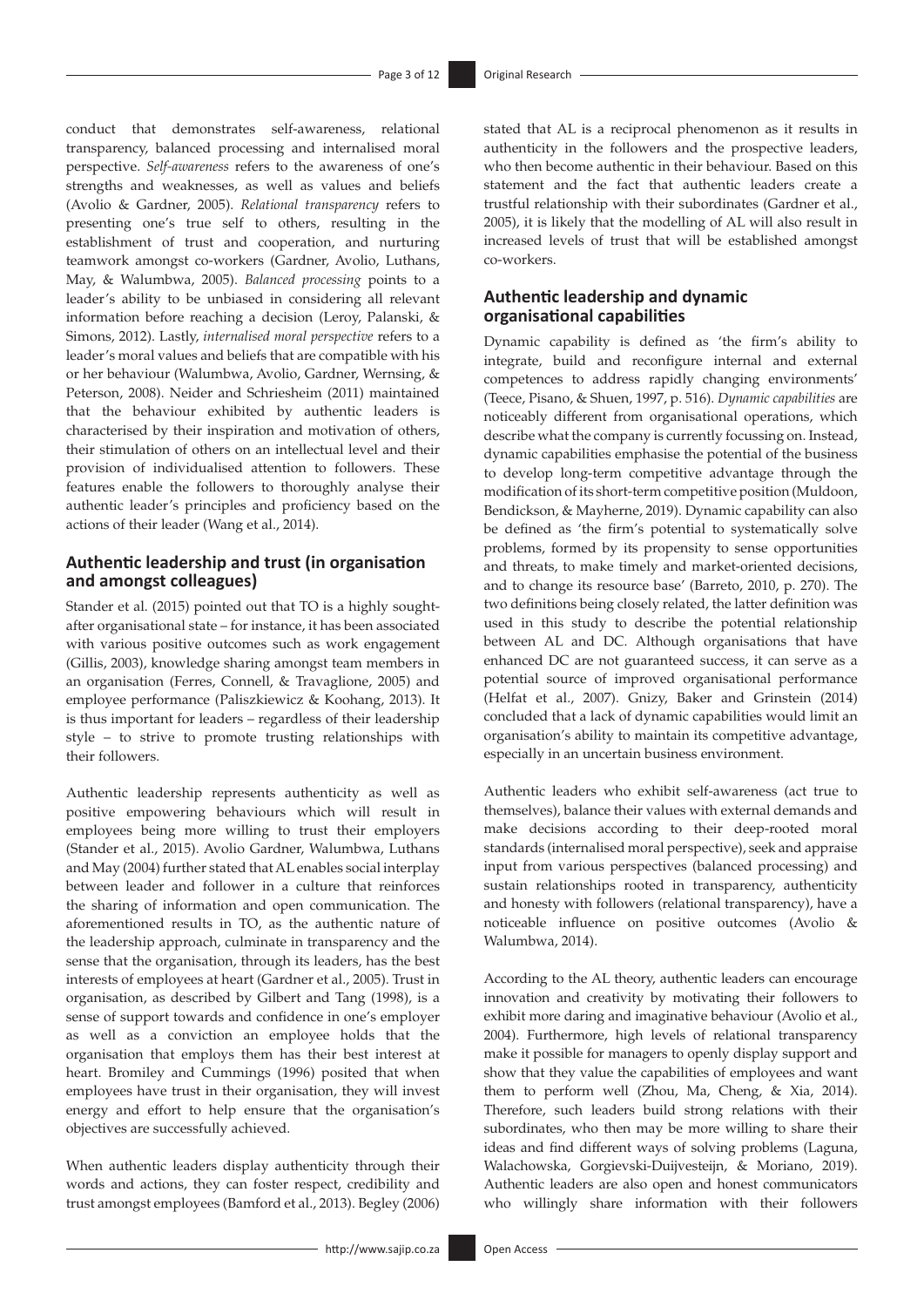(Joo & Jo, 2017). The shared information enables employees to develop their intuition, broaden their knowledge and acquire new skills (Kirkman & Rosen, 1999). Authentic leaders are also likely to enable employees to make sound decisions and to solve problems effectively in challenging and problematic situations by placing a focus on employee involvement and participation (Ilies, Morgeson, & Nahrgang, 2005). In an organisational environment where information and knowledge sharing is established as the norm, the possibility for employees sharing more opinions, suggestions, ideas and, solutions with the leader, because of the leader engaging in participative decision making, is higher (Rawung, Wuryaningrat, & Elvinit, 2015). These conditions might assist the leader to be more aware of potential threats and opportunities, as well as arrive at an informed decision and the best solution when confronted by challenging situations, which are the two key components of the DC construct.

# **Authentic leadership, dynamic organisational capabilities and trust (in the organisation and amongst colleagues)**

Authentic leadership can also be defined as a type of leadership behaviour which utilises both positive psychological capacities and an ethical climate to ensure that leaders and followers are cultivating self-awareness, an internalised moral perspective, the balanced processing of information and relational transparency (Walumbwa et al., 2008). Beddoes-Jones and Swailes (2015) found that trust is at the core of AL. Moreover, AL has a significant influence on TO, trust in the supervisor and trust amongst co-workers (Coxen et al., 2016). Miniotaite and Buciuniene (2013) suggested that AL increases followers' TO amongst other positive outcomes. Tabak, Polat, Çoşar and Türköz (2013) found that employees who have a high-level of AL perception reported high levels of organisational trust. This finding upheld the results of the studies conducted by Dasborough and Ashkanasy (2005) and Çeri-Booms (2009) that AL results in increased levels of organisational trust.

According to Bamford et al. (2013), authentic leaders are perceived to demonstrate authenticity and foster respect, credibility and, ultimately, trust amongst subordinates (co-workers). Furthermore, Gill and Caza (2018) posited that trust amongst co-workers could emerge from the authentic culture and climate created by supervisors (authentic leaders) for their subordinates at their workplace.

Fainshmidt and Frazier (2017) found that the dynamic capabilities of sensing, seizing and reconfiguring are influenced by the organisational context which shapes the member interaction within an organisation. A trustful environment (climate for trust) may promote the type of adaptability and coordination amongst organisation members, which results in increased DC and subsequent competitive advantage (Fainshmidt & Frazier, 2017). Schreyögg and Sydow (2010) further stated that a trustful environment may contribute to the organisation's ability to reflect on the current way things are performed. It might also encourage information- and knowledge-sharing, and change-oriented behaviour and activities throughout the organisation, which may result in the discovery of new opportunities or the reconsideration of current routines as a means to adapt to new conditions (Schreyögg & Sydow, 2010). Subsequently, a trustful environment (climate for trust), should facilitate the actual reconfiguration of the organisation's resource base requiring minimum cost and friction as it is enabled by the cooperative interactions and adaptability amongst employees (Fainshmidt & Frazier, 2017).

Based on the foregoing discussion, the main and supporting research questions of this study were formulated as follows:

- What are the effects of authentic leadership on trust (in the organisation and amongst colleagues) and dynamic organisational capabilities?
- Will trust (in the organisation and amongst colleagues) mediate the relationship between authentic leadership and the organisation's dynamic capabilities?

Considering the definition and components of AL as defined in the literature and indicated above, the researchers propose the following: (1) AL is positively associated with DC and (2) the association between AL and DC is strengthened by enabling a trustful environment characterised by TO and TC as underlying processes. The following hypotheses were formulated:

**Hypothesis 1:** AL is positively associated with TO, TC and DC.

- **Hypothesis 2:** TO (a) and TC (b) is positively associated with DC.
- **Hypothesis 3:** AL is positively related to DC through TO (a) and  $TC(b)$ .

# **Research design**

# **Research approach**

A quantitative approach and a cross-sectional survey design were followed. The current study explored relationships amongst variables that have not been studied in this combination before; hence a cross-sectional design was deemed appropriate (Spector, 2019).

## **Research method**

#### **Research participants**

The study population comprised employees from three managerial levels consisting of senior, middle and junior managers working at the respective plant sites of a South African manufacturing organisation that is currently undergoing changes in an attempt to increase its performance and sustainability. All participants were proficient in English; either as their first or second language. A total of 570 questionnaires were distributed, of which 314 were completed in full. This represents a response rate of 55%. A stratified random sampling technique enabled the collection of data. Table 1, as compiled by the authors depicts the characteristics of the participants: 41.7% of the respondents were in the 51–60 age group and 64.7% were employed at junior manager level. A total of 33.4% of the participants had 21–30 years of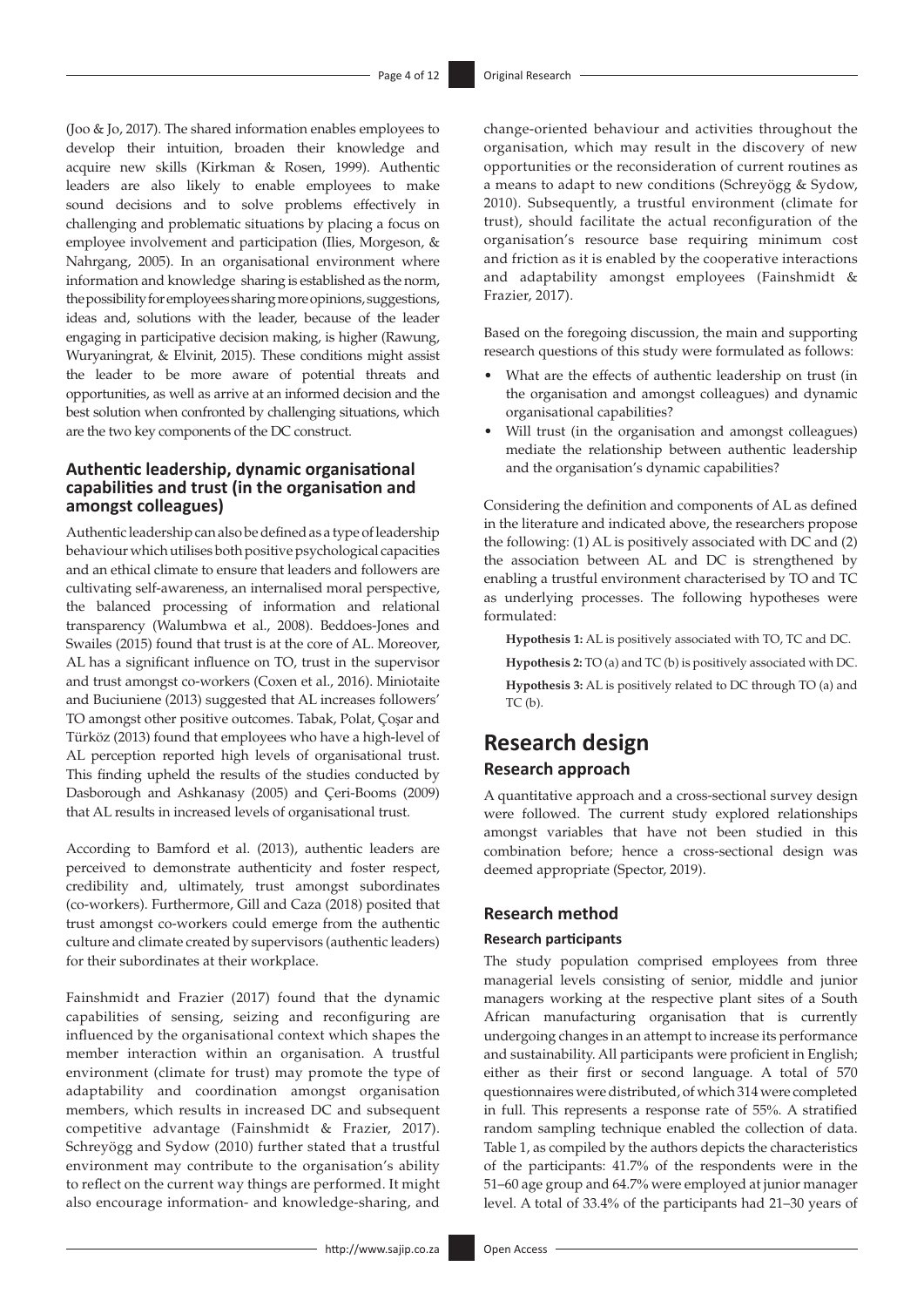| Item                      | Category               | Frequency      | $\frac{0}{0}$ |
|---------------------------|------------------------|----------------|---------------|
| Age group                 | $20 - 30$ years        | $\overline{7}$ | 2.2           |
|                           | $31 - 40$ years        | 39             | 12.4          |
|                           | $41 - 50$ years        | 126            | 40.1          |
|                           | $51 - 60$ years        | 131            | 41.7          |
|                           | $\geq 61$ years        | 11             | 3.5           |
| Job category              | Senior manager         | 41             | 13.0          |
|                           | Manager                | 70             | 22.2          |
|                           | Junior Manager         | 203            | 64.7          |
| Experience                | 0-10 years of service  | 39             | 12.4          |
|                           | 11-20 years of service | 60             | 19.1          |
|                           | 21-30 years of service | 105            | 33.4          |
|                           | 31-40 years of service | 96             | 30.5          |
|                           | 41-45 years of service | 14             | 4.5           |
| Years in current position | $0 - 10$ years         | 199            | 63.3          |
|                           | $11-20$ years          | 76             | 24.2          |
|                           | $21 - 30$ years        | 27             | 8.6           |
|                           | $31 - 40$ years        | 10             | 3.1           |
|                           | $41 - 45$ years        | $\overline{2}$ | 0.6           |
| Operating area            | Vanderbijlpark works   | 163            | 51.9          |
|                           | Newcastle works        | 56             | 17.8          |
|                           | Gauteng operations     | 26             | 8.3           |
|                           | Corporate services     | 69             | 22.0          |

**TABLE 1:** Characteristics of participants (*n* = 314).

service and a further 30.5% had 31–40 years of service. Of the participants, 63.3% indicated that they had 0–10 years of service in their current position and 24.2% of the sample had been employed for 11–20 years in their current position.

# **Measuring instruments**

Consenting participants were requested to complete a biographical questionnaire as well as instruments for measuring AL, TO, TC and DC.

The Authentic Leadership Inventory (ALI) (Neider & Schriesheim, 2011) was used to measure the employees' perception of the AL characteristics of their direct supervisor. The ALI consists of four dimensions, namely self-awareness (three items), internal moral perspective (four items), balanced processing (four items) and relational transparency (three items), which are measured by 14 items. Example items include: 'My leader clearly states what he/she means' and 'My leader is guided in his/her actions by internal moral standards'. A five-point Likert-type scale ranging from 1 (strongly disagree) to 5 (strongly agree) was applied to score the items. Earlier studies reported acceptable reliabilities with Cronbach's alpha coefficients ranging between 0.74 and 0.90 (Men & Stacks, 2014; Neider & Schriesheim, 2011). The reliability of ALI was also determined in a South African study ( $\alpha$  = 0.93; Stander et al., 2015).

Two scales of the Workplace Trust Survey (WTS) (Ferres & Travaglione, 2003), were used to measure TC (12 items) and TO (11 items) which were scored applying a seven-point Likert scale ranging from 1 (strongly disagree) to 7 (strongly agree) for each scale. An example item for TO includes the statement 'I have positive feelings about the future direction of my organisation' and an example item for TC includes 'I feel that my co-workers are truthful in their dealings with

me' (Ferres & Travaglione, 2003). Previous studies employing the WTS in both a South African and Australian context have resulted in Cronbach alpha reliability coefficients ranging between 0.90 and 0.97 (Ferres & Travaglione, 2003).

Dynamic organisational capabilities were measured using the 12 items taken from Wilden et al. (2013), with four items for each of the three components of sensing, seizing and reconfiguring. Example items include: 'In my organisation, we observe best practices in our sector' (sensing); 'In my organisation, we adopt the best practices in our sector' (seizing) and 'In my organisation, we frequently change our marketing method or strategy' (reconfiguring). A sevenpoint Likert-type scale ranging from 1 (strongly disagree) to 7 (strongly agree) was used to record responses. Cronbach alpha coefficients ranging from 0.60 to 0.82 were reported for the three subscales (Wilden et al., 2013).

# **Research procedure**

Before the commencement of the study, permission was obtained from the Chief Executive Officer of the manufacturing company at which the study was conducted. Additionally, scientific and ethics clearance was secured from a reputable South African institution for higher education. Participants were allowed 4 weeks to complete the electronic questionnaires in their own time and at their own pace.

We acknowledge the risk of common method variance (CMV) incurred through self-reported questionannaires. However, because of our interest in participants' own perceptions (rather than how the objective environment would reflect possible associations between constructs), the use of monomethod self-reports was deemed more appropriate than alternative sources of information (Spector, 2006, 2019). We followed good measurement practice by making use of previously validated measures that have been carefully designed to eliminate item ambiguity. We also structured the context of questions so as to clearly separate the independent and dependent variables and by using different scales in different sections of the questionnaire. We further employed procedural remedies to counter CMV, for example, by asking participants to complete the questionnaire at home (which would help to psychologically distance themselves) and over a rather lengthy period of 4 weeks during which they could complete sections of the questionnaire without doing so in one straight session. A cover letter explained that participation was voluntary and that responses would be anonymised prior to data analysis (rather than merely be treated confidentially) in order to encourage honest answers. Finally, we also employed statistical procedures to test for CMV, which will be discussed further below.

# **Statistical analysis**

Statistical analysis was performed by utilising Mplus 8.4 (Muthén & Muthén, 1998–2019). In Mplus, Structural Equation Modelling (SEM) was applied to evaluate the measurement and structural models and to analyse the proposed structural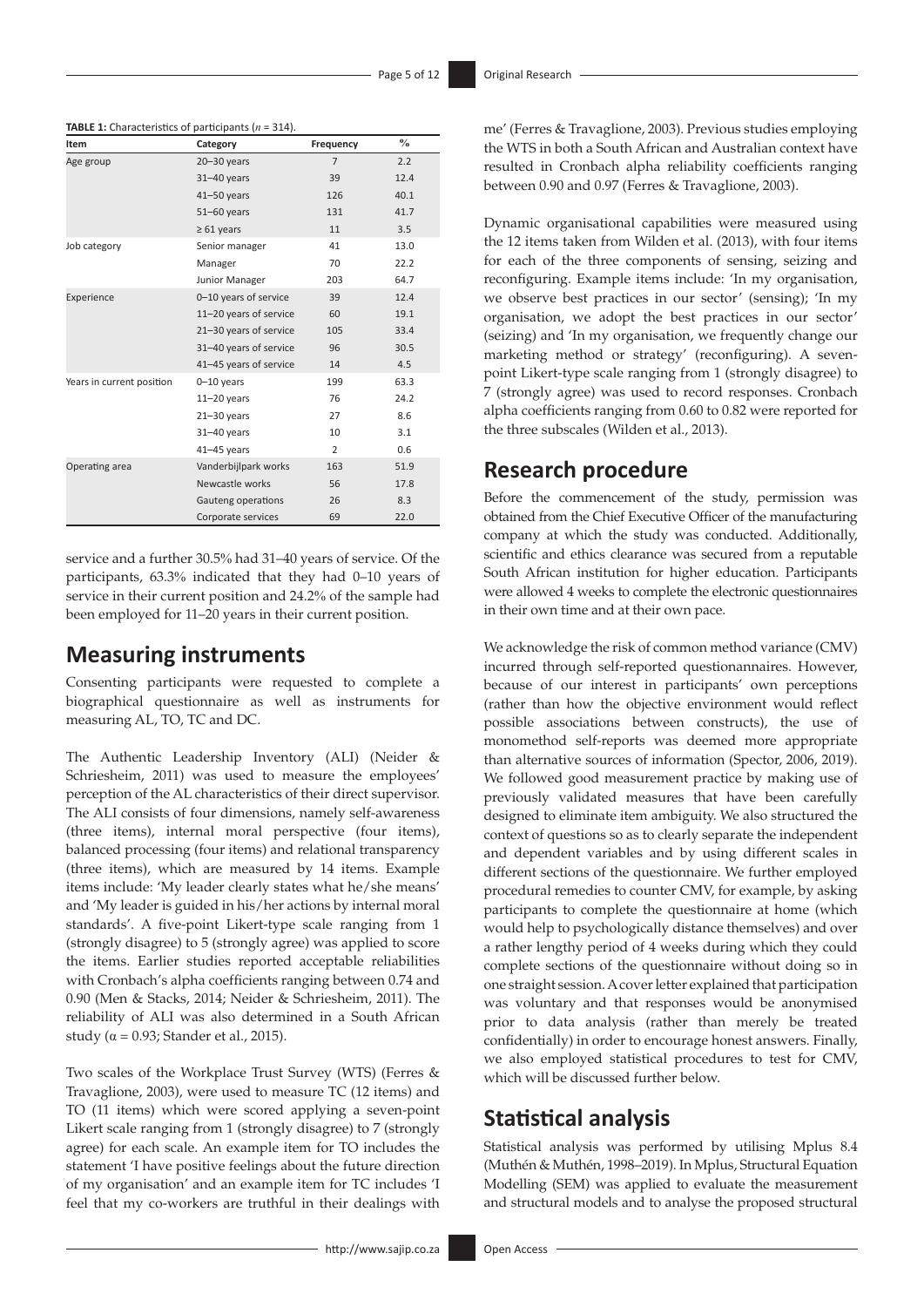paths between the variables. Items of all questionnaires were treated as continuous and because no missing values were recorded, the mean-adjusted Maximum Likelihood (MLM) estimator which is robust to the non-normality of data (Wang & Wang, 2012), was used as an estimator.

The following fit indices were considered: Absolute fit was assessed by calculating the Chi-square values. Alternative fit indexes such as Root Mean Square Error of Approximation (RMSEA) and Standardised Root Mean Square Residual (SRMR) were also assessed. Values lower than 0.08 are accepted as an indication of a good fit between the data and the model for the RMSEA and SRMR indicators, respectively (Wang & Wang, 2012). Comparative Fit Index (CFI) and the Tucker-Lewis Index (TLI) were further used to determine incremental fit. Comparative Fit Index and TLI values higher than 0.90 are considered acceptable (Hair et al., 2010b). Furthermore, two parsimonious fit indices, namely Bayes Information Criteria (BIC) and the Akaike Information Criteria (AIC), that are primarily concerned with the cost-benefit appraisal of fit versus degrees of freedom (*df*), were used to compare models. Neither has an absolute interpretation but are meaningful when comparing models – with lower values indicating better fit (Hair et al., 2010a). The composite reliability measurement technique was used to assess internal consistency, as it is superior to Cronbach alpha coefficients when latent variable modelling is used. This is the preferred scientific method in recent literature and is calculated using a formula based on the sum of squares of the standardised loadings and variance of error terms (Raykov, 2009). A cut-off point of 0.70 was considered acceptable (Wang & Wang, 2012).

To investigate the possibility of Trust (TO and TC) indirectly influencing the relationship between AL and DC, mediation analysis was performed using a parallel multiple mediator model in PROCESS (Hayes, 2017). The bootstrapping resampling option was set at 10 000 samples and statistical significance was determined by two-sided bias-corrected confidence interval levels (CIs) set at a value of 95% (< 0.05).

# **Ethical considerations**

Ethical approval was granted by the Economic and Management Sciences Research Ethics Committee (EMS-REC) at North-West University. Reference number: NWU-00609- 20-A4.

# **Results**

Although there is no single statistical test that could comprehensively test for CMV (Spector, 2006, 2019), we, nevertheless, employed Harman's Single-Factor Test for CMV (Tehseen, Ramayah, & Sajilan, 2017) to perform an exploratory factor analysis on the data. Four factors emerged that explained 61.42% of the variance. The first component only explained 41.3% of the variance, thereby suggesting that CMV was not evident (Tehseen et al., 2017). Furthermore, a CFA in Mplus showed that the single-factor model did not fit the data well, as none of the indicators met the criteria for

acceptable model fit ( $χ² = 1756.65$ ,  $df = 464$ , CFI = 0.66, TLI =  $0.63$ , SRMR =  $0.11$  and RMSEA =  $0.11$ ). Although none of the results decisively rule out the possibility of CMV, they do suggest that CMV is not an overriding concern in this dataset and for this reason, we did not perform post-hoc CMV correction during subsequent analyses.

## **Confirmatory factor analysis**

To evaluate the possible relationships between the latent variables, a four-factor measurement model and two alternative models were compared.

In Model 1, AL was specified as a second-order latent variable consisting of four first-order sub-dimensions, TO and TC were both specified as first-order latent variables respectively measured by 11 and 12 directly observed items and DC was specified as a second-order latent factor consisting of three first-order latent components consisting of four items each.

Model 2 was specified similar to Model 1 with the exception that AL was specified as a first-order latent variable measured by means of 14 directly observed variables.

Model 3 consisted of four first-order latent variables in which all constructs were measured by directly observed variables only.

Table 2 was developed by the authors and presents the fit statistics for the three competing measurement models as described above.

For Model 1, the Chi-square test was significant (*p* < 0.0001), with a Chi-square  $(\chi^2)$  value of 1855.443 and a *df* value of 1114, indicating that a perfect fit to the data was not attainable. However, Hancock and Mueller (Eds. 2010) recommended that researchers should report multiple fit indices as this measure of fit is known to be oversensitive. According to the alternative fit indices, an approximate fit to the data was attainable: Both TLI and CFI were above the cut-off value of 0.90, RMSEA indicated a close fit (< 0.08, *p* > 0.05) and SRMR also indicated a good fit  $( $0.08$ ).$ 

The results for Model 2 indicated that the Chi-square test was significant ( $χ² = 1869.270$ ,  $df = 1118$ ,  $p < 0.0001$ ) which indicated that a perfect fit was not attainable. The CFI and TLI values supported an approximate fit (> 0.90) and this was supported by an acceptable model fit for the RMSEA  $(< 0.08, p > 0.05)$  and SRMR  $(< 0.08)$  indices.

The Chi-square test, as part of the Model 3 results, was once again significant ( $\chi^2$  = 1960.780, *df* = 1117, *P* < 0.0001). The alternative fit indices were again acceptable as represented by TLI and CFI ( $> 0.90$ ) and both the RMSEA ( $p > 0.05$ ) and SRMR values were smaller than 0.08.

Although acceptable comparative fit indices were indicated for all the three competing models, the CFI (0.925) and TLI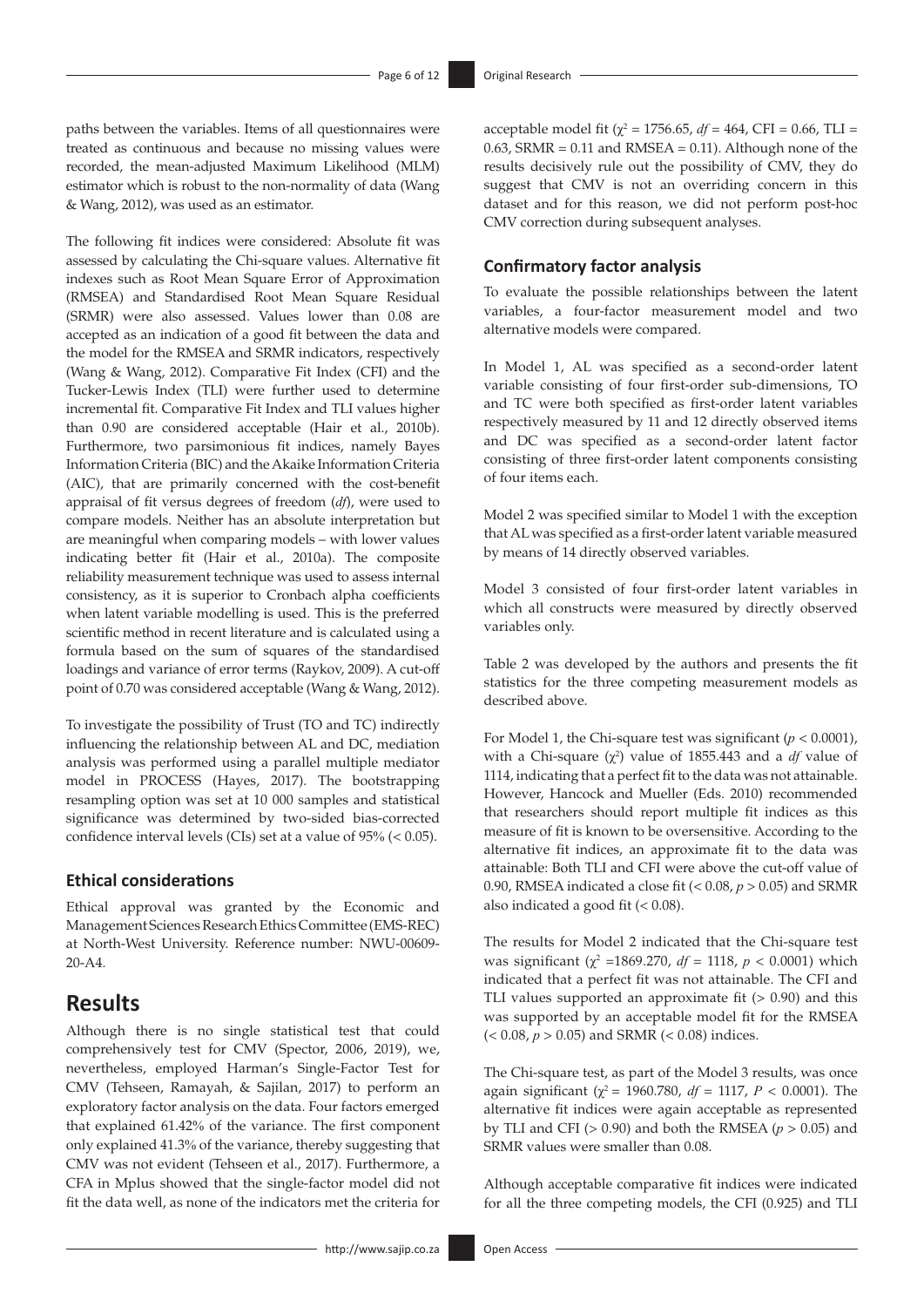(0.921) values as well as the lowest AIC value of 40127.694 indicated that Model 1 fitted the data best. In addition, although the  $\chi^2$  value was significant, it was nevertheless the lowest, and the *df* was also the lowest for Model 1. Furthermore, the RMSEA and SRMR values were also acceptable. Only one indicator (BIC = 40721.009) pointed to Model 2 as the better model. When evaluating the findings of all the fit indices in conjunction, Model 1 was chosen as the preferred model. In support of the AIC value that pointed towards this model as the most acceptable, the CFI and TLI fit indices for Model 1 were slightly more ideal than those for the competing models. Another important consideration was that this model also offered the closest resemblance to the factor structures as theory proposes. The standardised results for the observed indicators measuring propensity ranged from 0.40 (lowest) to 0.99 (highest). Item to factor loadings for the scales measuring Relational transparency (ALR), Internalised moral perspective (ALM), Balanced processing (ALB) and Self-awareness (ALS) as related but separable subconstructs of AL ranged from 0.40 (lowest) to 0.81 (highest). Values of items loading onto the two latent variables measuring TO ranged from 0.66 (lowest) to 0.83 (highest) and for TC values ranged from 0.66 to 0.88. All indicators in the preferred model (Model 1) loaded statistically significant  $(p < 0.001)$  onto their respective constructs as expected, establishing the posited relationships amongst indicators and constructs (Hair et al., 2010a).

To see how the  $\chi^2$  would change between the competing models when compared against the preferred measurement model, Chi-square difference testing had to be performed (Satorra & Bentler, 1999). Results in the Table 3 provide further support for the preferred model (Model 1), because both competing models (Models 2 and 3) had significant *p*-values, suggesting a significantly worse fit to the data as compared to Model 1.

#### **Testing structural models**

Table 4 reflects the descriptive statistics (e.g. means and standard deviations), Raykov's rho reliability coefficients and Table 5 reflects a correlation matrix. The authors summarised results in Table 4, which indicate that the Raykov's rho coefficients, out of all the measuring instruments, were well above the minimum threshold with values above 0.90 and are thus considered highly reliable.

Table 5 also indicates that the correlation coefficients of the variables were all statistically significant at a 99% level of certainty. Furthermore, AL was found to be practically

**TABLE 2:** Fit statistics of competing measurement models.

and significantly related to TO  $(r = 0.48$ , medium effect); TC  $(r = 0.44$ , medium effect) and DC  $(r = 0.51$ , large effect). Trust in organisation was practically and significantly related to TC  $(r = 0.59$ , large effect) and to DC  $(r = 0.71)$ , large effect). Lastly, DC were practically and significantly related to TC  $(r = 0.61, \text{large effect}).$ 

The path coefficients for Model 1 are depicted (Figure 1). As evident from Figure 1, AL significantly associates with TO (β = 0.499; *p* < 0.05), TC (β = 0.459; *p* < 0.05) and DC (β = 0.162; *p* < 0.05). Furthermore, AL explains 24.9% of the variance in TO, 21.1% of the variance in TC and 55.4% of the variance in DC. These results provide support for Hypothesis 1 and Hypothesis 2.

# **Indirect effect**

As a next and final step, mediation analysis was performed employing a parallel multiple mediator model in Process (Hayes, 2017) to assess the potential mediating roles of TO and TC on the linkage between AL and DC. Bootstrapping (5000 samples) was used to construct two-sided bias-corrected 95% CIs to assess indirect effects. Both TO (β = 0.3555, *p* < 0.05, 95% CI = 0.2478–0.4795) as well as TC (β = 0.1971, *p* < 0.05, 95% CI = 0.1077–0.3072) were significant positive mediators in the relationship between AL and DC. The direct association between AL and DC decreased but remained significant ( $\beta$  = 0.2730,  $p$  < 0.05), showing that AL still associated with

| TABLE 3: Chi-square difference test for comparing nested models. |  |  |  |  |  |
|------------------------------------------------------------------|--|--|--|--|--|
|------------------------------------------------------------------|--|--|--|--|--|

| Model       | $\Delta X^2$ | $\Delta df$ | D    |
|-------------|--------------|-------------|------|
| $2$ vs. $1$ | 13.83        |             | 0.01 |
| 3 vs.1      | 115.99       |             | 0.00 |

**TABLE 4:** Correlation matrix including means, standard deviations and reliabilities.

| Variable | M    | SD   | $\boldsymbol{p}$ |
|----------|------|------|------------------|
| 1. ALR   | 3.74 | 0.71 | 0.75             |
| 2. ALM   | 3.61 | 0.63 | 0.71             |
| 3. ALB   | 3.57 | 0.78 | 0.84             |
| 4. ALS   | 3.48 | 0.76 | 0.79             |
| 5. AL    | 3.60 | 0.64 | 0.98             |
| 6. TO    | 3.64 | 1.25 | 0.93             |
| 7. TC    | 4.79 | 1.07 | 0.95             |
| 8. SE    | 4.79 | 1.12 | 0.85             |
| 9. SZ    | 4.96 | 1.18 | 0.89             |
| 10. RC   | 4.58 | 1.24 | 0.89             |
| 11. DC   | 4.78 | 1.10 | 0.97             |

ALR, relational transparency; ALM, internalised moral perspective; ALB, balanced processing; ALS, self-awareness; AL, authentic leadership; TO, trust in organisation; TC, trust in colleagues; SE, sensing; SZ, seizing; RC, reconfiguring; DC, dynamic organisational capabilities; M, mean; SD, standard deviation; *ρ*, composite reliability coefficient.

| Model |           | df   | CFI   | <b>TL</b> | <b>RMSEA</b>                        | <b>SRMR</b> | <b>AIC</b> | <b>BIC</b> |
|-------|-----------|------|-------|-----------|-------------------------------------|-------------|------------|------------|
|       | 1855.443* | 1114 | 0.925 | 0.921     | $0.046$ [0.042, 0.050] $\dagger$    | 0.048       | 40127.694  | 40727.597  |
|       | 1869.270* | 1118 | 0.924 | 0.920     | $0.046$ [0.043, 0.050] <sup>†</sup> | 0.048       | 40136.104  | 40721.009  |
|       | 1960.780* | 1117 | 0.914 | 0.910     | $0.049$ [0.045, 0.053] <sup>†</sup> | 0.048       | 40243.749  | 40832.403  |

CFI, Comparative Fit Index; TLI, Tucker-Lewis Index; BIC, Bayes Information Criteria; AIC, Akaike Information Criteria; RMSEA, Root Mean Square Error of Approximation; SRMR, Standardised Root Mean Square Residual.

 $\pi$ ,  $p = 0.000$ .

†, 90% confidence interval (CI).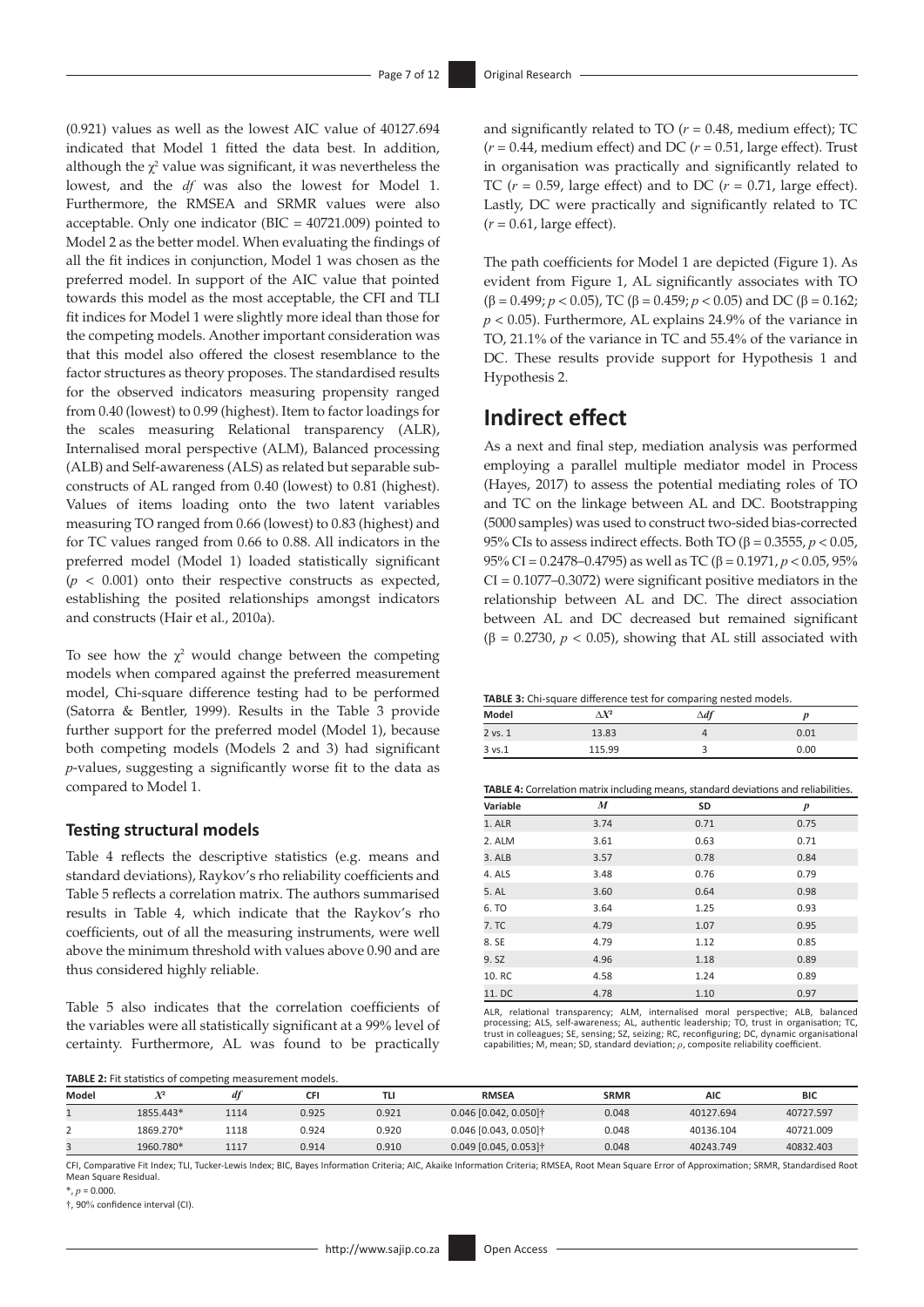#### **TABLE 5:** Correlation matrix.

| Variable |                          |                          |                          | 4                        | 5.                       | 6                        |                          | 8                        | 9                        | 10                       | 11                       |
|----------|--------------------------|--------------------------|--------------------------|--------------------------|--------------------------|--------------------------|--------------------------|--------------------------|--------------------------|--------------------------|--------------------------|
| 1. ALR   | $\overline{\phantom{0}}$ | $\overline{\phantom{0}}$ | $\overline{\phantom{0}}$ | $\overline{\phantom{0}}$ | $\sim$                   | $\overline{\phantom{0}}$ |                          | $\overline{\phantom{0}}$ | $\overline{\phantom{0}}$ | $\overline{\phantom{0}}$ | $\overline{\phantom{a}}$ |
| 2. ALM   | $0.921***$               | $\overline{\phantom{a}}$ |                          | $\overline{\phantom{0}}$ |                          | $\overline{\phantom{0}}$ |                          |                          | $\overline{\phantom{0}}$ |                          |                          |
| 3. ALB   | $0.931***$               | $0.931***$               | $\overline{\phantom{a}}$ | $\overline{\phantom{a}}$ | $\sim$                   | $\overline{\phantom{a}}$ | $\overline{\phantom{0}}$ | $\overline{\phantom{0}}$ | $\overline{\phantom{a}}$ | $\overline{\phantom{0}}$ | $\overline{\phantom{a}}$ |
| 4. ALS   | $0.951***$               | $0.951***$               | $0.961**$                | $\overline{\phantom{a}}$ |                          |                          |                          |                          |                          |                          |                          |
| 5. AL    | $0.961**$                | $0.961**$                | $0.971**$                | $0.991***$               | $\overline{\phantom{a}}$ | $\overline{\phantom{a}}$ | $\overline{\phantom{a}}$ | $\qquad \qquad$          | $\overline{\phantom{a}}$ | $\overline{\phantom{a}}$ | $\overline{\phantom{a}}$ |
| 6. TO    | $0.46$ <sup>***</sup>    | $0.46^{\dagger**}$       | $0.47^{\text{+**}}$      | $0.48$ †**               | $0.48$ <sup>***</sup>    | $\overline{\phantom{a}}$ | $\overline{\phantom{0}}$ | $\overline{\phantom{0}}$ | $\overline{\phantom{0}}$ | $\overline{\phantom{a}}$ | $\overline{\phantom{a}}$ |
| 7. TC    | $0.42$ <sup>**</sup>     | $0.42^{\text{+**}}$      | $0.43^{\dagger**}$       | $0.44$ <sup>***</sup>    | $0.44$ <sup>+**</sup>    | $0.591**$                | $\overline{\phantom{0}}$ |                          | $\overline{\phantom{a}}$ | $\overline{\phantom{a}}$ | $\qquad \qquad$          |
| 8. SE    | $0.48$ <sup>**</sup>     | $0.48$ †**               | $0.49$ <sup>**</sup>     | $0.49$ <sup>***</sup>    | $0.50^{\text{+**}}$      | $0.711**$                | $0.611**$                |                          | $\overline{\phantom{a}}$ | $\overline{\phantom{a}}$ | $\overline{\phantom{a}}$ |
| 9. SZ    | $0.49$ <sup>***</sup>    | $0.48$ <sup>***</sup>    | $0.49^{\text{+**}}$      | $0.50^{\text{**}}$       | $0.511**$                | $0.721**$                | $0.621**$                | $0.981**$                | $\overline{a}$           |                          | $\overline{\phantom{a}}$ |
| 10. RC   | $0.43^{\dagger**}$       | $0.43^{\ast **}$         | $0.44$ <sup>+**</sup>    | $0.45$ <sup>***</sup>    | $0.45^{\ast **}$         | $0.641**$                | $0.551***$               | $0.871***$               | $0.881***$               | $\overline{\phantom{a}}$ | $\overline{\phantom{a}}$ |
| 11. DC   | $0.49$ <sup>***</sup>    | $0.49$ <sup>***</sup>    | $0.49^{\dagger**}$       | $0.50^{\text{+**}}$      | $0.51$ <sup>**</sup>     | $0.71$ $**$              | $0.61$ $**$              | $0.981**$                | $0.99$ $**$              | $0.89$ <sup>**</sup>     | $\overline{\phantom{a}}$ |

ALR, relational transparency; ALM, internalised moral perspective; ALB, balanced processing; ALS, self-awareness; AL, authentic leadership; TO, trust in organisation; TC, trust in colleagues; SE, sensing; SZ, seizing; RC, reconfiguring; DC, dynamic organisational capabilities.

\*\*, *p* < 0.01.

 $\ddagger$ ,  $r > 0.30$ .

 $\ddot{x}$ ,  $r > 0.50$ .



SE, standard error.

**FIGURE 1:** Standardised path coefficients for the best-fitting model.

#### **TABLE 6:** Regression paths of the research model.

| <b>Regression relationships</b>                                                | <b>Standardised</b><br>estimate | <b>Standard</b><br>error | $\boldsymbol{p}$ |
|--------------------------------------------------------------------------------|---------------------------------|--------------------------|------------------|
| $ALR \rightarrow$ Authentic leadership                                         | 0.959                           | 0.019                    | 0.000            |
| $ALS \rightarrow$ Authentic leadership                                         | 0.988                           | 0.015                    | 0.000            |
| $ALM \rightarrow$ Authentic leadership                                         | 0.961                           | 0.018                    | 0.000            |
| $ALB \rightarrow$ Authentic leadership                                         | 0.969                           | 0.015                    | 0.000            |
| Authentic leadership $\rightarrow$ Trust in<br>the organisation                | 0.499                           | 0.040                    | 0.000            |
| Authentic leadership $\rightarrow$ Trust in<br>colleagues                      | 0.459                           | 0.042                    | 0.000            |
| Authentic leadership $\rightarrow$ Dynamic<br>organisational capabilities      | 0.162                           | 0.057                    | 0.000            |
| Trust in the organisation $\rightarrow$ Dynamic<br>organisational capabilities | 0.506                           | 0.037                    | 0.000            |
| Trust in colleagues $\rightarrow$ Dynamic<br>organisational capabilities       | 0.286                           | 0.040                    | 0.000            |
| $SE \rightarrow$ Dynamic organisational capabilities                           | 0.979                           | 0.012                    | 0.000            |
| $SZ \rightarrow D$ ynamic organisational capabilities                          | 0.999                           | 0.011                    | 0.000            |
| $RC \rightarrow$ Dynamic organisational capabilities                           | 0.877                           | 0.017                    | 0.000            |

ALR, relational transparency; ALM, internalised moral perspective; ALB, balanced processing; ALS, self-awareness; SE, sensing; SZ, seizing; RC, reconfiguring.

OC independently of the indirect effect as well. This result provides support for Hypothesis 3a and b.

## thereby promote sustainable organisation functioning and possibly even enhance competitiveness despite a precarious business environment.

**Discussion**

**Outline of the results**

The SEM results indicated that AL directly and positively associates with TO. This result is in line with previous studies

The study was conducted to gain knowledge and understanding of how AL can potentially enhance DC and

Firstly, the objective of this study was to determine whether the AL style associates with TO, TC and DC amongst a sample of employees from various functions in a manufacturing organisation in South Africa. Secondly, the study aimed to understand whether AL could associate with dynamic capabilities through the underlying mechanism of trust as established amongst colleagues and towards the organisation as focal targets, despite the turbulent economic conditions that

are being experienced in the target organisation.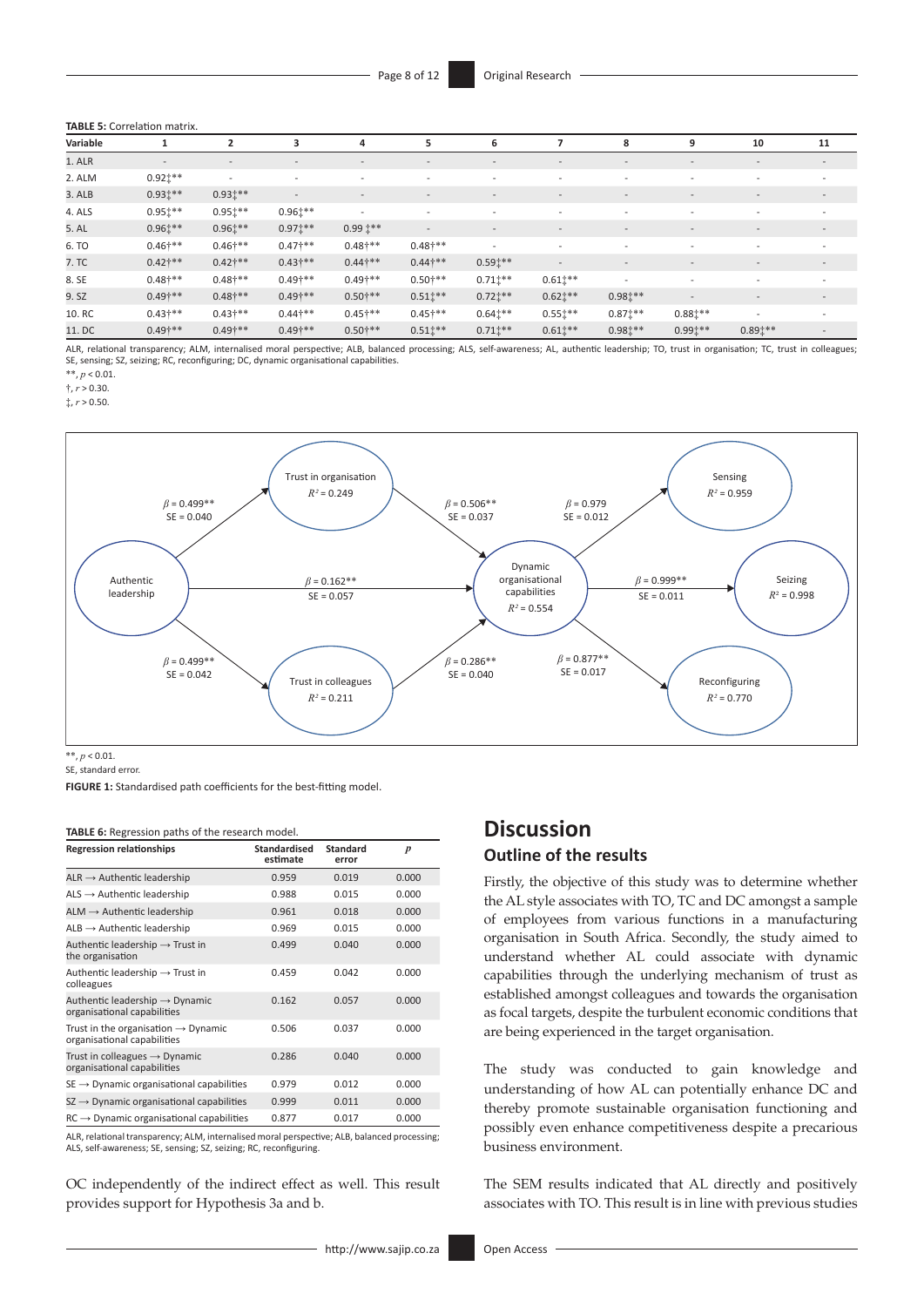on AL that were conducted in a developing country context and which found that AL is a positive predictor of TO (Coxen et al., 2016; Stander et al., 2015). Thus, if employees perceive their leaders to display AL behaviour, they will be more inclined to have TO. Employees will be more inclined to assess processes as fair and to share information whilst experiencing a supportive work environment (Ferres & Travaglione, 2003). In such a positive work environment, one can expect people to stand together to face challenges, in a very demanding business environment. Ferres and Travaglione (2003) further reinforced this notion by mentioning that when employees trust the organisation, they will positively focus on the effectiveness and sustainability of the organisation. When employees trust their organisation, leaders and/or colleagues, they are more likely to strive for better results in their work (Coxen et al., 2016; Kim, Wang, & Chen, 2018).

This study also revealed a statistically significant association of AL with TC. This finding might be the result of leaders who are perceived to demonstrate characteristics of authentic leadership and are therefore willing to share information, be objective and who listen to the viewpoints and ideas of subordinates (Neider & Schriesheim, 2011). According to Avolio and Gardner (2005), authentic leaders are perceived to be self-confident, optimistic, reliable and trustworthy. Additionally, whilst leading by example, authentic leaders encourage followers' potential and strengths, assisting to establish a transparent, healthy and ethical work climate (Gardner et al., 2005; Ilies et al., 2005). When employees trust one another, one can assume that they will be more open in their interaction, confide in one another and approach challenges as a team. It is, nevertheless, interesting to see that such positive results could still be established despite the broader context imposing threats to employees' sustained employment and which would logically be expected to erode trust both in their organisation and their co-workers.

The findings of the study further indicate that AL had a significant direct association with DC. This finding is in line with previous studies suggesting that the way in which senior management behave and send messages would influence the practices and policies that are implemented to develop the capabilities they deem important (Lopez-Cabrales, Bornay-Barrachina, & Diaz-Fernandez, 2017). To this end, employees who perceive their leaders to exhibit an AL style could experience positive emotions which, in turn, stimulate their creative behaviour in finding alternative solutions for existing challenges (Banks, McCauley, Gardner, & Guler, 2016; Semedo, Coelho, & Ribeiro, 2017; Zhou et al., 2014). Lastly, the study found that AL had a significant indirect effect on DC through trust as underlying mechanism. The latter process was particularly facilitated through the promotion of TO as focal entity, but also to a lesser yet still noteworthy extent through the development of trust amongst colleagues. It can thus be assumed that AL promotes TO and TC, which in turn strengthens the organisation's capability to respond more

swiftly to challenges in the sense that it has a better capability to sense and seize opportunities and to reconfigure faster after facing disruptions or dramatic change. This finding resonates with previous studies which found that trust, in general, mediates the relationship between employee attitudes and behaviours (Clapp-Smith, Vogelgesang, & Avey, 2009; Hassan & Ahmed, 2011) and that employees are more willing to exert effort if they feel that their organisation cares for them and recognises their efforts, irrespective of the challenges with which they are faced at their workplace (Avolio et al., 2004; Stander et al., 2015).

When the employees in the steel-making sector of the manufacturing industry are thus of the opinion that their employer has their best interests at heart, they will be more inclined to sense opportunities, seize them and play an active role in reconfiguring existing services, processes and products.

The present study makes three theoretical contributions. Firstly, the study contributes to the limited research on AL in extreme uncertain and volatile business environments. It does so by illustrating that AL acts as a positive contributor to support trust and adaptability to challenges. Secondly, it contributes to the leadership literature by showing the relationships within a model where AL is associated with three other specific constructs – TO, TC and DC – which had not been used in such a combination previously, thereby revealing new possibilities for application. Lastly, it contributed to research findings on DC that will feature more in organisational psychology research in future.

## **Practical implications**

The findings suggest that having authentic leaders in manufacturing organisations could enhance trust in these organisations and amongst employees. Having to face numerous challenges during times of uncertainty, organisations can benefit from authentic leaders who can play an important role in establishing a positive work environment. Furthermore, a work environment consisting of authenticity and trust could lead to employees being more willing to be open to change, share information and find creative ways of solving challenges. Managers could also reinforce the trust relationship by creating an environment in which promises are kept, and colleagues support one another along the journey of achieving set goals. As was demonstrated in this study, trust holds the potential of positively influencing the extent to which the organisation is able to proactively sense opportunities, to act on these (seizing) and to reconfigure after disruption.

It is thus important for the management, employees and human resource departments to understand and take note of the important role that AL plays to promote key aspects such as TO, TC and DC. Lastly, manufacturing organisations may benefit from leadership development programmes focussed on the development of authentic leaders who could contribute to their success and sustainability. The development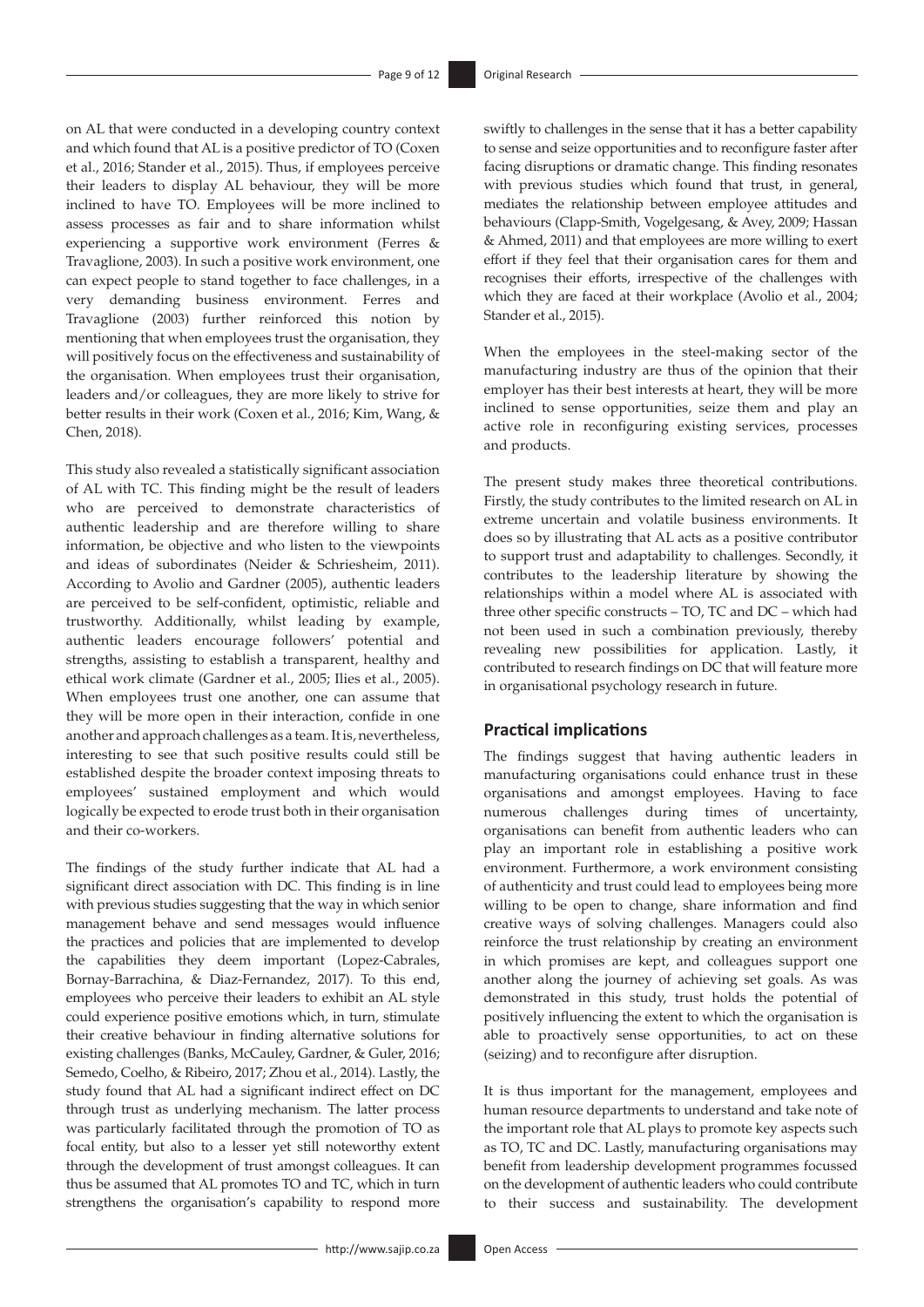programmes could include modules on how to increase selfawareness and understanding personal values, sound relational skills and how to ensure open and honest communication and its contribution to building trustful relationships, also how to empower and inspire others.

## **Limitations and recommendations**

This study had several limitations which should be taken into consideration when interpreting the results. Whilst the use of a cross-sectional survey design enabled a more time and costeffective means to establish an initial understanding of associations amongst variables that have not been studied in this combination before, this design also prevented us from drawing definite conclusions about causality and interaction effects in the strict sense. Final conclusions regarding the impact of AL can only be confirmed beyond any doubt through follow-up studies employing a more representative sample and a more complex study design.

The researchers relied on self-report questionnaires, which run the risk of response and common method bias. Although we documented practical measures and technical procedures by which we attempted to address CMV, we acknowledge the views put forward by Spector (2006, 2019) that there is no single measure as yet recorded in the existing literature base that could test for CMV in such a comprehensive manner that CMV could be completely ruled out.

Future studies might improve on this aspect, for instance, by introducing a time lag that separates the measurement of the independent and dependent variables or by collecting data from different sources, provided that resources for time and costs would allow for this.

Although theory contains a number of variables that associates with AL, only a few were included in the model used in this study. Futhermore, none of the potentially moderating factors such as tenure and biographic information were tested. Finally, the research was conducted on a single operation in the steel manufacturing industry, limiting the possibility of the generalisation of the findings to other contexts. Extending the scope beyond a single manufacturing organisation and even across sectors, as well as the inclusion of more levels of employment over and above managers, can be beneficial.

# **Conclusion**

The results of this study support the influential role that AL can play in manufacturing organisations. This finding indicates that entrenching an AL style in manufacturing organisations may promote employees' trust as directed towards the organisation at large, as well as improve the trusting relationship amongst colleagues, which can improve performance as a result of increased willingness to accept leadership direction, more freely sharing information amongst team members and cooperate constructively. Authentic leadership may directly and indirectly, through trust, enhance the organisation's ability to sense, seize

and reconfigure opportunities, potentially resulting in improved competitive advantage because of proactive adaptation that is strengthened through such proficiencies. Moreover, although the manufacturing organisation found itself in a volatile and uncertain business environment at the time the study was conducted, the results indicate that an AL approach might lead to positive organisational outcomes despite such challenging circumstances.

# **Acknowledgements**

The authors would like to acknowledge the manufacturing company and its employees who participated in the study.

#### **Competing interests**

The authors declare that they have no financial or personal relationships that may have inappropriately influenced them in writing this article.

# **Authors' contributions**

D.J.K. acted as first author (as the article is partially based on his thesis with M.M.H. as promotor and M.W.S. as copromotor). M.M.H. acted as statistical specialist. M.H. and M.W.S. contributed towards conceptualisation, review and editing of the article.

#### **Funding information**

The authors received no financial support for the research, authorship and/or publication of this article.

## **Data availability**

The authors confirm that the data supporting the findings of this study are available within the article and the raw data that support the findings are available from the corresponding author, M.M.H., upon reasonable request. The main consideration for this was based on the ethical clearance conditions stipulated for this study in order to protect the organisation of interest.

## **Disclaimer**

The views and opinions expressed in this article are those of the authors and do not necessarily reflect the official policy or position of any affiliated agency of the authors.

# **References**

- Anuradha, T., & Sujatha, D. (2019). Role of strategic leader in the VUCA world.<br>International Journal of Advance and Innovative Research, 6(1), 72–76. Retrieved.<br>from http://iaraedu.com/pdf/ijair-volume-6-issue-1-xxxiii-ja
- Argote, L., & Ren, Y. (2012). Transactive memory systems: A microfoundation of<br>dynamic capabilities. *Journal of Management Studies, 49*(8), 1375–1382. [https://](https://doi.org/10.1111/j.1467-6486.2012.01077.x)<br>[doi.org/10.1111/j.1467-6486.2012.01077.x](https://doi.org/10.1111/j.1467-6486.2012.01077.x)
- Avolio, B.J., & Gardner, W.L. (2005). Authentic leadership development: Getting to the root of positive forms of leadership. *The Leadership Quarterly, 16*(3), 315–338. <https://doi.org/10.1016/j.leaqua.2005.03.001>
- Avolio, B.J., Gardner, W.L., Walumbwa, F.O., Luthans, F., & May, D.R. (2004). Unlocking the mask: A look at the process by which authentic leaders impact follower attitudes and behaviors. *The Leadership Quarterly*, *15*(6), 801–823. [https://doi.](https://doi.org/10.1016/j.leaqua.2004.09.003) [org/10.1016/j.leaqua.2004.09.003](https://doi.org/10.1016/j.leaqua.2004.09.003)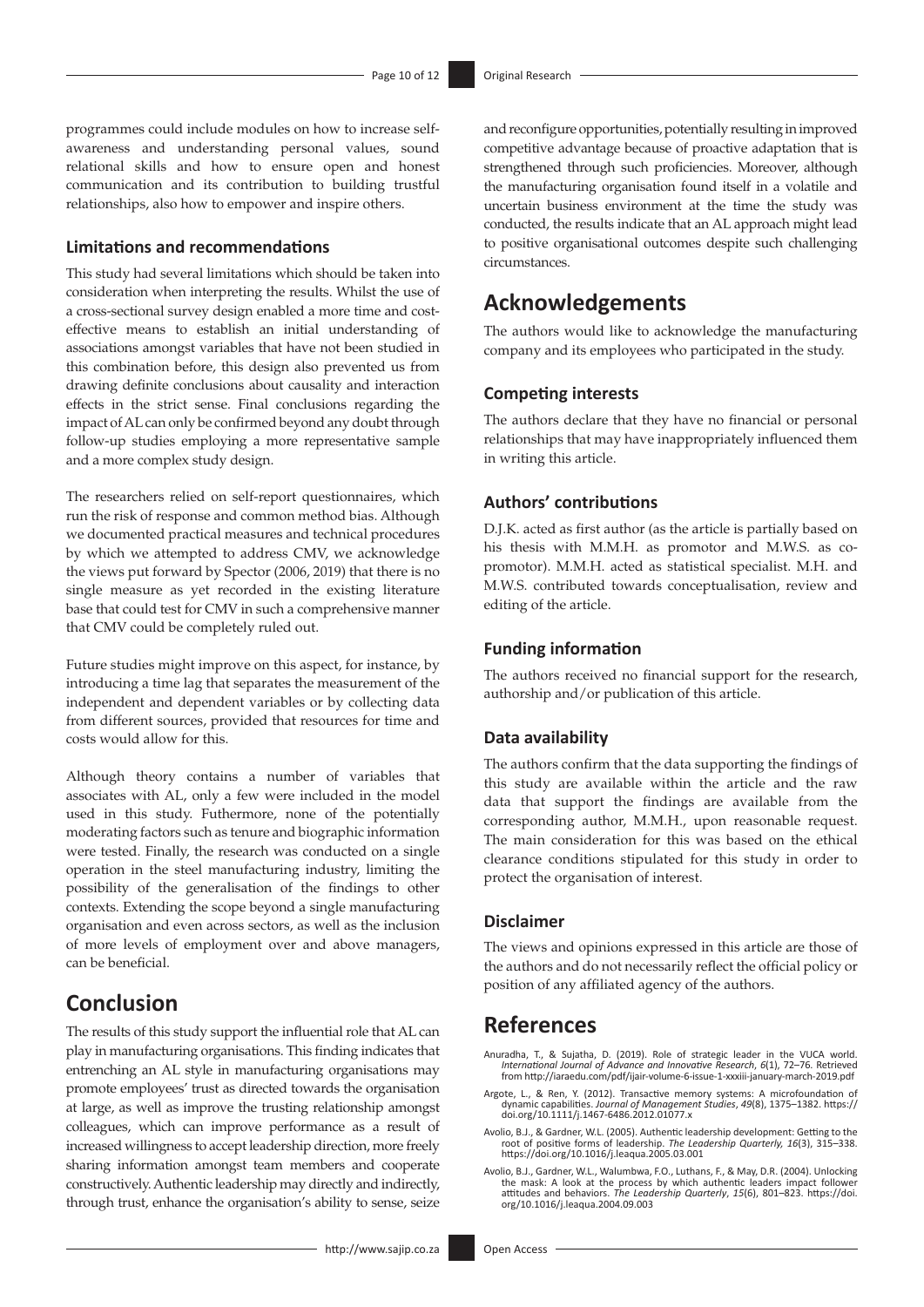- Avolio, B.J., & Walumbwa, F.O. (2014). Authentic leadership theory, research and practice: Steps taken and steps that remain. In D.V. Day (Ed.), *The Oxford handbook of leadership and organizations* (pp. 331–356). Oxford: Oxford University Press.
- Azanza, G., Moriano, J.A., Molero, F., & Mangin, J.P.L. (2015). The effects of authentic leadership on turnover intention. *Leadership & Organization Development Journal*, *36*(8), 955–971.<https://doi.org/10.1108/LODJ-03-2014-0056>
- Bamford, M., Wong, C.A., & Laschinger, H. (2013). The influence of authentic leadership and areas of worklife on work engagement of registered nurses.<br>Journal of Nursing Management, 21(3), 529–540. https://doi.org/10.1111/
- Banks, G.C., McCauley, K.D., Gardner, W.L., & Guler, C.E. (2016). A meta-analytic review of authentic and transformational leadership: A test for redundancy. The Leadership Quarterly, 27(4), 634–652. https://doi.org/10.101
- Barreto, I. (2010). Dynamic capabilities: A review of past research and an agenda for the future. *Journal of Management*, *36*(1), 256–280. [https://doi.org/10.1177/01](https://doi.org/10.1177/01​49206309350776) [49206309350776](https://doi.org/10.1177/01​49206309350776)
- Beddoes-Jones, F., & Swailes, S. (2015). Authentic leadership: Development of a new<br>three-pillar model. *Strategic Human Resources Review*, *14*(3), 94–99. [https://doi.](https://doi.org/10.1108/SHR-04-2015-0032)<br>[org/10.1108/SHR-04-2015-0032](https://doi.org/10.1108/SHR-04-2015-0032)
- Begley, P.T. (2006). Self-knowledge, capacity and sensitivity: Prerequisites to authentic leadership by school principals. *Journal of Educational Administration*, *44*(6), 570–589. <https://doi.org/10.1108/09578230610704792>
- Bromiley, P., & Cummings, L.L. (1996). The organizational trust inventory (OTI): Development and validation. In R. Kramer, & T.R. Tyler (Eds.), *Trust in organizations* (pp. 302–330). Thousand Oaks, CA: Sage.
- Carroll, T.N., Gormley, T.J., Bilardo, V.J., Burton, R.M., & Woodman, K.L. (2006). Designing a new organization at NASA: An organization design process using simulation. *Organization Science*, *17*(2), 202–214. [https://doi.org/10.1287/](https://doi.org/10.1287/orsc.1050.0166) [orsc.1050.0166](https://doi.org/10.1287/orsc.1050.0166)
- Çeri-Booms, S.M. (2009). *An empirical study on transactional, transformational and authentic leaders: Exploring the mediating role of trust in leaders on organizational identification* (Unpublished doctoral thesis). Istanbul: Yeditepe Unitversity.
- Černe, M., Jaklič, M., & Škerlavaj, M. (2013). Authentic leadership, creativity, and innovation: A multilevel perspective. *Leadership*, *9*(1), 63–85. [https://doi.](https://doi.org/10.1177/1742715012455130) [org/10.1177/1742715012455130](https://doi.org/10.1177/1742715012455130)
- Chan, A., Hannah, S.T., & Gardner, W.L. (2005). Veritable authentic leadership:<br>Emergence, functioning, and impact. In W.L. Gardner, B.J. Avolio, & F.O.<br>Walumbwa (Eds.), Authentic leadership theory and practice: Origins, e
- Clapp-Smith, R., Vogelgesang, G.R., & Avey, J.B. (2009). Authentic leadership and positive psychological capital: The mediating role of trust at the group level of analysis. *Journal of Leadership & Organizational Studies*, *15*(3), 227–240. [https://](https://doi.org/10.1177/1548051808326596) [doi.org/10.1177/1548051808326596](https://doi.org/10.1177/1548051808326596)
- Collins, C.J., & Smith, K.G. (2006). Knowledge exchange and combination: The role of human resource practices in the performance of high-technology firms. *Academy of Management Journal*, *49*(3), 544–560.<https://doi.org/10.5465/amj.2006.21794671>
- Coxen, L., Van der Vaart, L., & Stander, M.W. (2016). Authentic leadership and<br>organisational citizenship behaviour in the public health care sector: The role of<br>workplace trust. *SA Journal of Industrial Psychology, 42*(1 [org/10.4102/sajip.v42i1.1364](https://doi.org/10.4102/sajip.v42i1.1364)
- Dasborough, M.T., & Ashkanasy, N.M. (2005). Follower emotional reactions to authentic and inauthentic leadership influence. *Monographs in Leadership and Management*, *3*, 281–300.
- Fainshmidt, S., & Frazier, M.L. (2017). What facilitates dynamic capabilities? The role of organizational climate for trust. *Long Range Planning*, *50*(5), 550–566. [https://](https://doi.org/10.1016/j.lrp.2016.05.005) [doi.org/10.1016/j.lrp.2016.05.005](https://doi.org/10.1016/j.lrp.2016.05.005)
- Ferres, N., Connell, J., & Travaglione, A. (2005). The effect of future redeployment on organization trust. *Strategic Change*, *14*(2), 77–91. <https://doi.org/10.1002/jsc.713>
- Ferres, N., & Travaglione, T. (2003, December). *The development and validation of the workplace trust survey (WTS): Combining qualitative and quantitative methodologies.* Paper presented at APROS, Mexico.
- Gaddy, J.W., Gonzalez, S.P., Lathan, C.A., & Graham, P.K. (2017). The perception of authentic leadership on subordinate resilience. *Military Behavioral Health*, *5*(1), 64–72. <https://doi.org/10.1080/21635781.2016.1243495>
- Gardner, W.L., Avolio, B.J., Luthans, F.M., May, D.R., & Walumbwa, F. (2005). 'Can you<br>see the real me?' A self-based model of authentic leader and follower<br>development. The Leadership Quarterly, 16(3), 343-372. https://do [j.leaqua.2005.03.003](https://doi.org/10.1016/​j.leaqua.2005.03.003)
- Gardner, W.L., Cogliser, C.C., Davis, K.M., & Dickens, M.P. (2011). Authentic leadership: A review of the literature and research agenda. *The Leadership Quarterly*, *22*(6), 1120–1145.<https://doi.org/10.1016/j.leaqua.2011.09.007>
- Gilbert, J.A., & Tang, T.L. (1998). An examination of organizational trust antecedents. *Public Personnel Management*, *27*(3), 321–338. [https://doi.org/10.1177/00910](https://doi.org/10.1177/00910​2609802700303) [2609802700303](https://doi.org/10.1177/00910​2609802700303)
- Gill, C., & Caza, A. (2018). An Investigation of authentic leadership's individual and group influences on follower responses. *Journal of Management*, *44*(2), 530–554. <https://doi.org/10.1177/0149206314566461>
- Gillis, T. (2003). More than a social virtue: Public trust amongst organizations most valuable asset. *Communication World*, *20*(3), 10–12.
- Gnizy, I., Baker, W.E., & Grinstein, A. (2014). Proactive learning culture: A dynamic capability and key success factor for SMEs entering foreign market. *International Marketing Review*, *31*(5), 477–505. [https://doi.org/10.1108/](https://doi.org/10.1108/IMR-10-2013-0246) [IMR-10-2013-0246](https://doi.org/10.1108/IMR-10-2013-0246)
- Hair, J.F., Black, W.C., Babin, B.J., & Anderson, R.E. (2010a). *Multivariate data analysis* (7th ed.). New York: Pearson.
- Hair, J.F., Black, W.C., Babin, B.J., Anderson, R.E., & Tatham, R.L. (2010b). *Multivariate data analysis: A global perspective*. New York: Pearson.
- Hancock, G.R., & Mueller, R.O. (Eds.). (2010). *The reviewer's guide to quantitative methods in the social sciences*. London: Routledge.
- Hassan, A., & Ahmed, F. (2011). Authentic leadership, trust and work engagement. *International Journal of Human and Social Sciences*, *6*(3), 164–170.
- Hayes, A.F. (2017). *Introduction to mediation, moderation, and conditional process analysis: A regression-based approach* (2nd edn.)*.* Guilford Press.
- Helfat, C.E., Finkelstein, S., Mitchell, W., Peteraf, M.A., Singh, H., Teece, D.J., & Winter, S.G. (2007). *Dynamic capabilities: Understanding strategic change in organizations*  (1st edn.). Wiley-Blackwell.
- Helfat, C.E., & Peteraf, M.A. (2015). Managerial cognitive capabilities and the microfoundations of dynamic capabilities. *Strategic Management Journal*, *36*(6), 831–850.<https://doi.org/10.1002/smj.2247>
- Henryhand, C.J. (2009). The effect of employee recognition and employee<br>engagement on job satisfaction and intent to leave in the public sector (Doctoral<br>thesis). Capella University. Retrieved from https://search.proquest. [ew/9f1df00711437559b64536f4b482a7af/1?pq-origsite=gscholar&cbl=18750](https://search.proquest.com/openview/9f1df00711437559b64536f4b482a7af/1?pq-origsite=gscholar&cbl=18750&diss=y) [&diss=y](https://search.proquest.com/openview/9f1df00711437559b64536f4b482a7af/1?pq-origsite=gscholar&cbl=18750&diss=y)
- Hung, R.Y.Y., Yang, B., Lien, B.Y.H., McLean, G.N., & Kuo, Y.M. (2010). Dynamic<br>capability: Impact of process alignment and organizational learning culture on<br>performance. Journal of World Business, 45(3), 285–294. https:/ [org/10.1016/j.jwb.2009.09.003](https://doi.org/10.1016/j.jwb.2009.09.003)
- Ilies, R., Morgeson, F.P., & Nahrgang, J.D. (2005). Authentic leadership and eudaemonic well-being: Understanding leader-follower outcomes. *The Leadership Quarterly*, *16*(3), 373–394.<https://doi.org/10.1016/j.leaqua.2005.03.002>
- Islam, M.N., Furuoka, F., & Idris, A. (2020). The impact of trust in leadership on organizational transformation. *Global Business and Organizational Excellence*, *39*(4), 1–10. <https://doi.org/10.1002/joe.22001>
- Joo, B., & Jo, S. (2017). The effects of perceived authentic leadership and core selfevaluations on organizational citizenship behavior: The role of psychological empowerment as a partial mediator. *Leadership & Organization Development Journal*, *38*(3), 463–481.<https://doi.org/10.1108/LODJ-11-2015-0254>
- Khan, S.N. (2010). Impact of authentic leaders on organization performance. *International Journal of Business and Management*, *5*(12), 167–172. [https://doi.](https://doi.org/10.5539/ijbm.v5n12p167) [org/10.5539/ijbm.v5n12p167](https://doi.org/10.5539/ijbm.v5n12p167)
- Kim, T.Y., Wang, J., & Chen, J. (2018). Mutual trust between leader and subordinate and employee outcomes. *Journal of Business Ethics, 149*(4), 945–958. [https://doi.](https://doi.org/10.1007/s10551-016-3093-y) [org/10.1007/s10551-016-3093-y](https://doi.org/10.1007/s10551-016-3093-y)
- Kirkman, B.L., & Rosen, B. (1999). Beyond self-management: The antecedents and consequences of team empowerment. *Academy of Management Journal*, *42*(1), 58–74.<https://doi.org/10.2307/256874>
- Kleinbaum, A., & Stuart, T. (2014). Network responsiveness: The social structural microfoundations of dynamic capabilities. *The Academy of Management Perspectives*, *28*(4), 353–367. <https://doi.org/10.5465/amp.2013.0096>
- Laguna, M., Walachowska, K., Gorgievski-Duijvesteijn, M.J., & Moriano, J.A. (2019).<br>Authentic leadership and employees' innovative behaviour: A multilevel<br>investigation in three countries. International Journal of Environm [ijerph16214201](https://doi.org/10.3390/ijerph16214201)
- Leroy, H., Palanski, M.E., & Simons, T. (2012). Authentic leadership and behavioral<br>integrity as drivers of follower commitment and performance. Journal of Business<br>Ethics, 107, 255-264. https://doi.org/10.1007/s10551-011-
- Lewicki, R., McAllister, D., & Bies, R. (1998). Trust and distrust: New relationships and realities. *Academy of Management Review, 23*(3), 438–458. [https://doi.](https://doi.org/10.5465/amr.1998.926620) [org/10.5465/amr.1998.926620](https://doi.org/10.5465/amr.1998.926620)
- Lopez-Cabrales, A., Bornay-Barrachina, M., & Diaz-Fernandez, M. (2017). Leadership and dynamic capabilities: The role of HR systems. *Personnel Review*, *46*(2), 255–276.<https://doi.org/10.1108/PR-05-2015-0146>
- Men, L.R., & Stacks, D. (2014). The effects of authentic leadership on strategic internal communication and employee-organization relationships. *Journal of Public Relations Research*, *26*(4), 301–324. [https://doi.org/10.1080/106272](https://doi.org/10.1080/1062726X.2014.908720) [6X.2014.908720](https://doi.org/10.1080/1062726X.2014.908720)
- Miniotaite, A., & Buciuniene, I. (2013). Explaining authentic leadership work<br>outcomes from the perspective of a self-determination theory. Management<br>of Organizations: Systematic Research, 65, 63-75. https://doi.org/10.72 [MOSR.1392.1142.2013.65.5](https://doi.org/10.7220/MOSR.1392.1142.2013.65.5)
- Muceldili, B., Turan, H., & Erdil, O. (2013). The influence of authentic leadership on<br>creativity and innovativeness. Procedia-Social and Behavioral Sciences, 99(6),<br>673–681.<https://doi.org/10.1016/j.sbspro.2013.10.538>
- Muldoon, J., Bendickson, J.S., & Mayherne, C.F. (2019). Micro-foundations of resources, capabilities, and firm performance: A look at LMX. *Small Business Institute Journal*, *19*(1), 49–68.
- Munyaka, S.A., Boshoff, A.B., Pietersen, J., & Snelgar, R. (2017). The relationships<br>between authentic leadership, psychological capital, psychological climate, team<br>commitment and intention to quit. SA Journal of Industri
- Muthén, L.K., & Muthén, B.O. (1998–2019). *Mplus user's guide* (8th ed.). Los Angeles, CA: Muthén & Muthén.
- Neider, L.L., & Schriesheim, C.A. (2011). The Authentic Leadership Inventory (ALI): Development and empirical tests. *The Leadership Quarterly*, *22*(6), 1041–1198. <https://doi.org/10.1016/j.leaqua.2011.09.008>